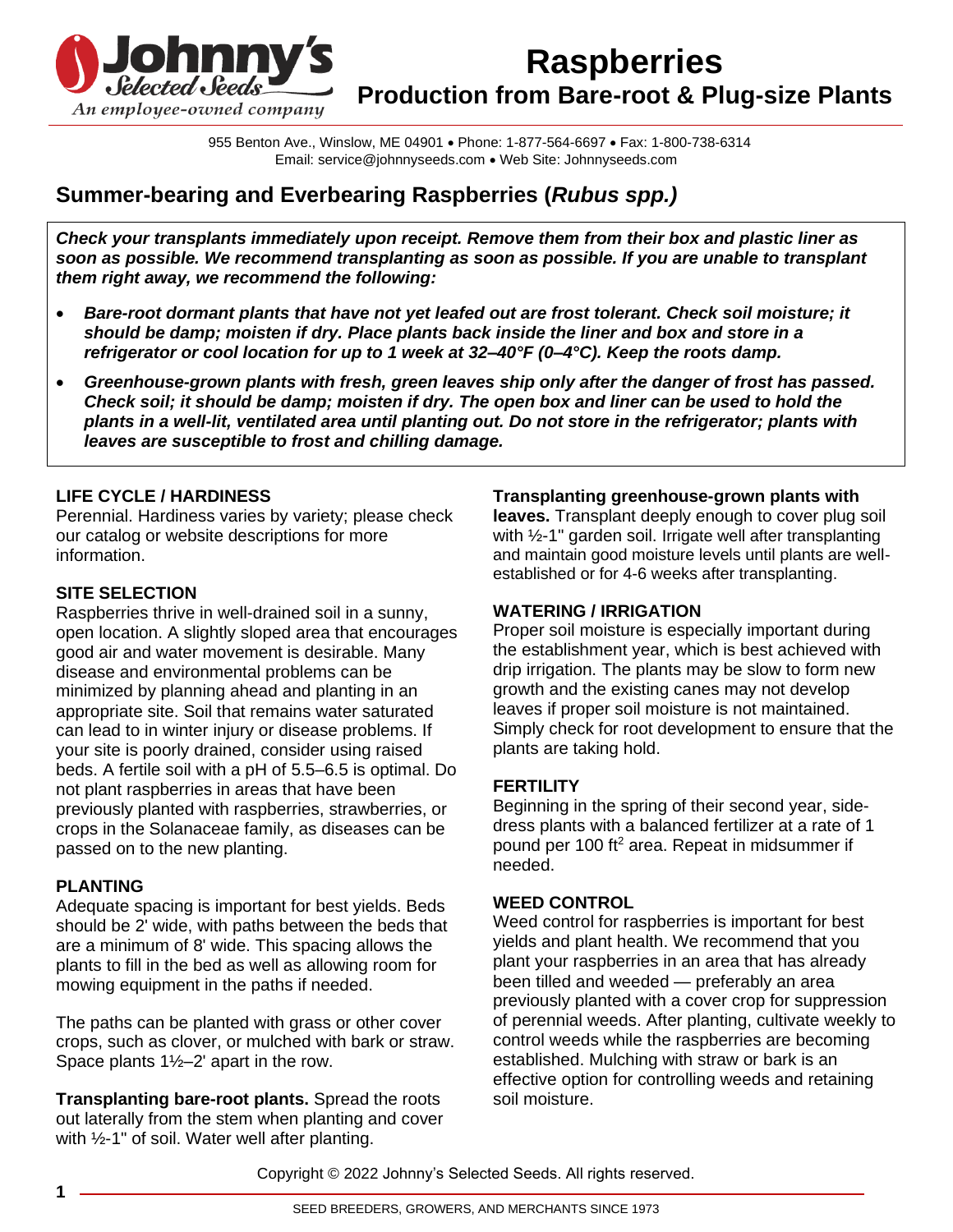## **PRUNING**

Proper pruning is an important contributing factor to a successful raspberry harvest. See below for information specific to summer-bearing and everbearing raspberry types.

#### **Summer-bearing types**

Also known as floricane raspberries, summer-bearing raspberries produce fruit only on second-year canes. During their first growing season after planting, allow the plants to become established, which helps to ensure that the first-year primocanes remain intact through the winter. During their second growing season after planting, any canes that formed during the first year will bear fruit and can be pruned at ground level after they fruit and harvest is complete. New canes that form during the second year can be pruned out to leave 6–8 healthy canes per bed-foot, to prevent overcrowding. Continue this pattern in following seasons, removing spent canes (second-year canes that have fruited), as well as diseased or broken canes, and thinning new canes.

#### **Everbearing types**

Also known as primocane raspberries, everbearing raspberries bear a late-season crop at the tops of first-year canes and a main-season crop on second-year canes. To produce one large, late-season crop instead, prune all canes to the ground after harvest in the fall or in the early spring. To produce a moderate main-season crop *and* a late-season crop, prune as you would a summer-bearing type.

### **TRELLISING**

A good trellising system can improve yield along with facilitating harvest and maintenance. Raspberries can be grown without trellising, but will need to be topped or cut back to prevent canes from breaking. Since many of the fruit buds occur along the top half of the cane, topping a plant can reduce the productivity of the planting. Described below are two main types of trellis systems recommended for the two types of raspberries.



# **Summer-bearing (Floricane) Types**

Competition between fruiting (second-year) and vegetative (first-year) canes can be reduced by using a system that separates the fruiting canes from the primocanes.

V-trellising is the most widely used form of trellis for summer-bearing raspberries. In a V-trellis system, posts are set at a 20–30° angle along both outer margins of the planting bed. The tops of the posts should stand about 6' above ground and diverge about 3½'. Wires are then strung from post to post along the length of the bed. Fruiting canes are tied to the wires running along the exterior arms of the V while primocanes are allowed to grow up within the interior/center of the bed. Harvesting and caring for the floricanes is easier because they are more accessible along the edges of the bed.

Copyright © 2022 Johnny's Selected Seeds. All rights reserved.